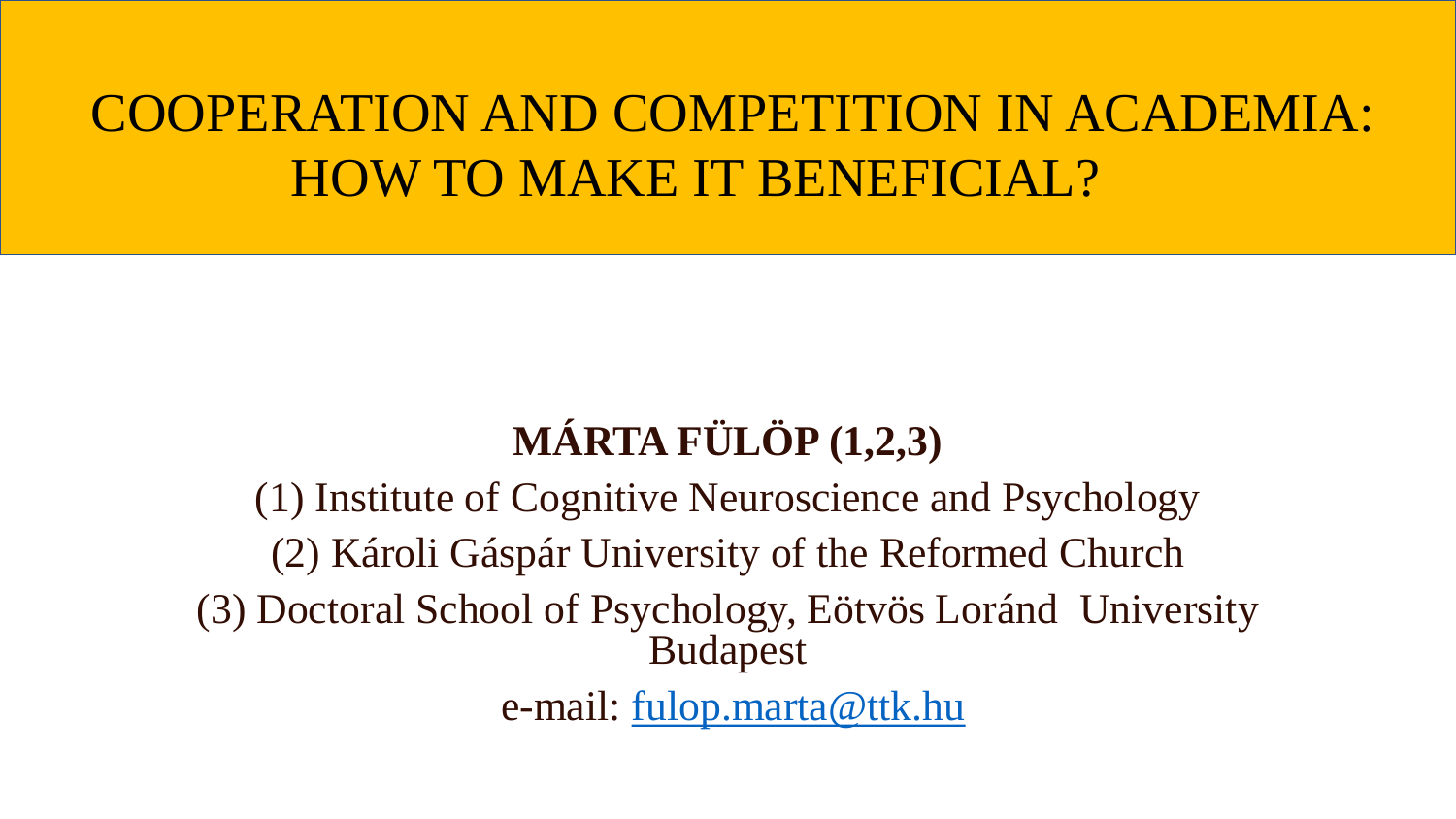### Science and Competition Competition has been always present in scientific life

#### It is present at very different levels:

- To discover something first, to publish something first (Merton, 1954, Hagstrom, 1974)
- Recognition of colleagues/peers (Cole & Cole, 1967)
- For research grants (Lepori et al, 2007)
- Job and position in universities, research institutes (Stephan, 2012, p. 170; Waaijer, 2015)
- Scientometrics (impact factor, citations) There is competition among: • Researchers • Among research groups **PRESTIGE** RESOURCES INFORMAL FORMAL
- Scientific disciplines Research Institutes and Universities Journals
- NOBEL-Competition

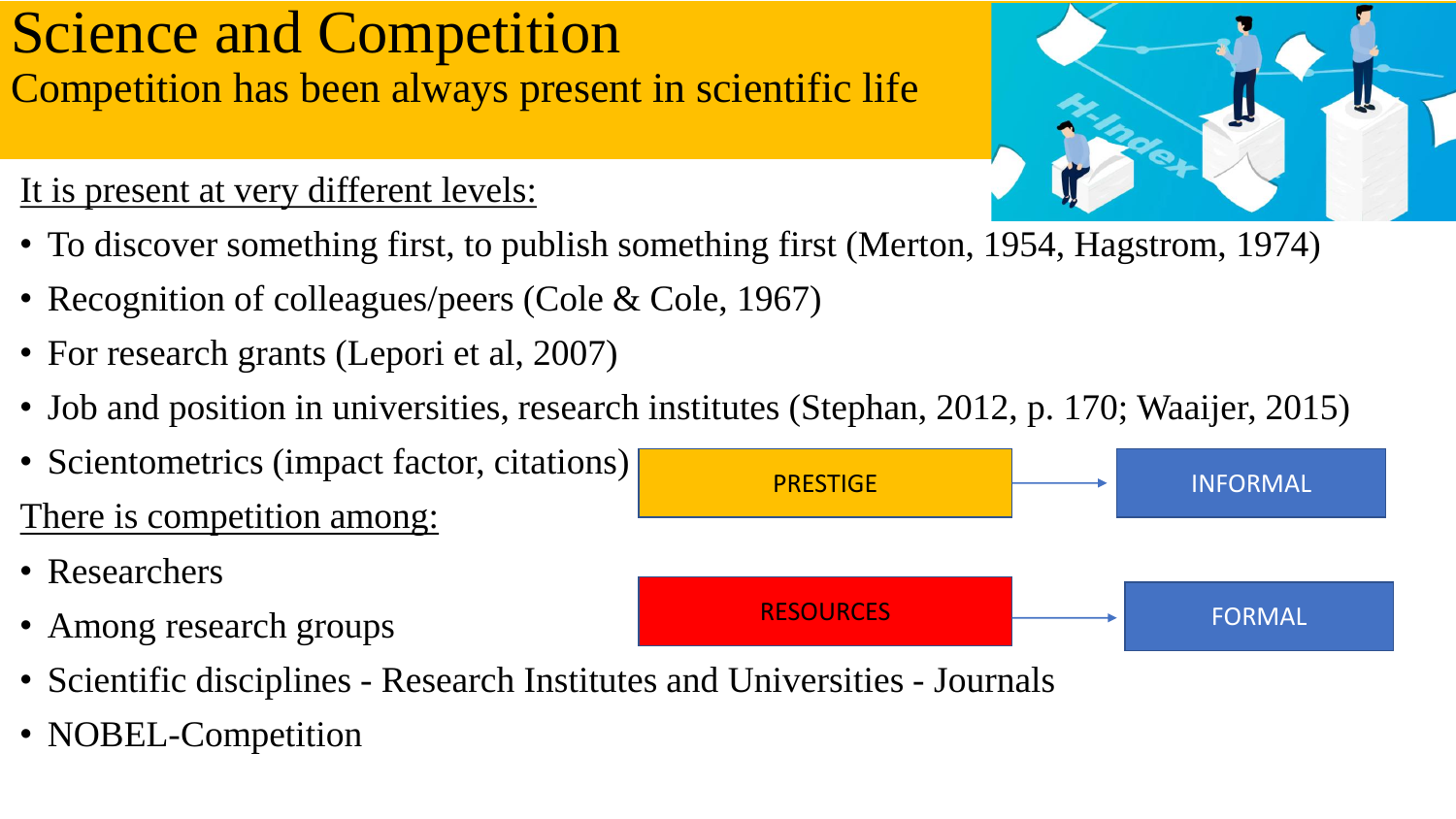# COMPETITION AT THE DOCTORAL LEVEL

#### **Formal**

- For acceptance in a Doctoral Program
- In a highly prestigeous Doctoral School
- For a well known/highly acknowledged/ powerful supervisor
- For scholarships (full time/part time student, excellence programmes)
- For foreign placements, semesters spent abroad
- Publications
- Scientific contests

#### **Informal**

- Closeness to supervisor
- Speed of progress
- The interest of the research topic
- Smartness (seminar participation)
- Professionalism
- Presentation skills
- Language proficiency
- Future employment/carreer prospects
- Male/female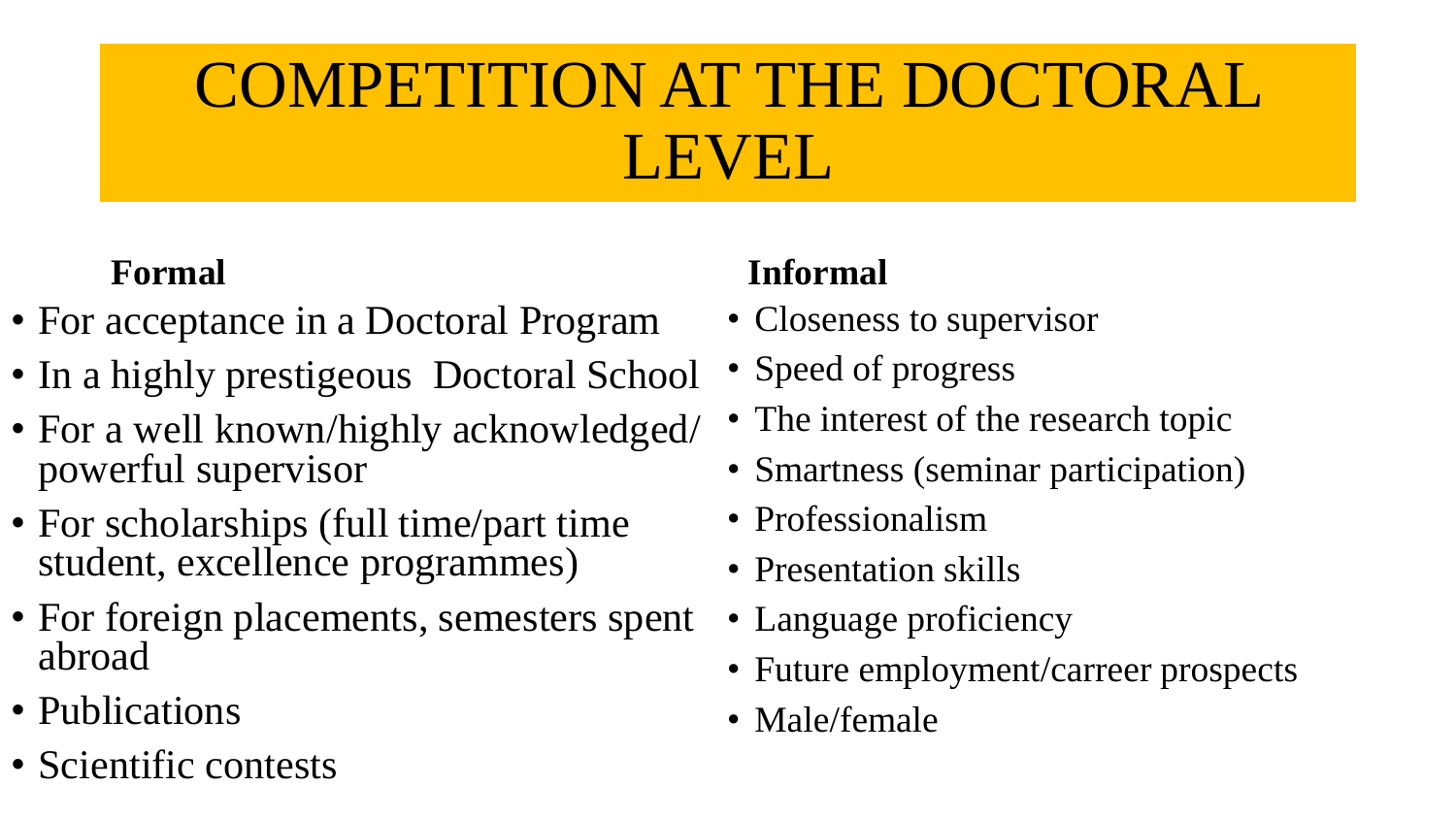## INTENSITY OF COMPETITION

- Scientific level
- Prestige of the Doctoral School
- Excellence/giftedness of the doctoral students
- Requirements for the doctoral degree
- Carreer pressure/available attractive positions



THE EVOLUTION OF RCRDEMIR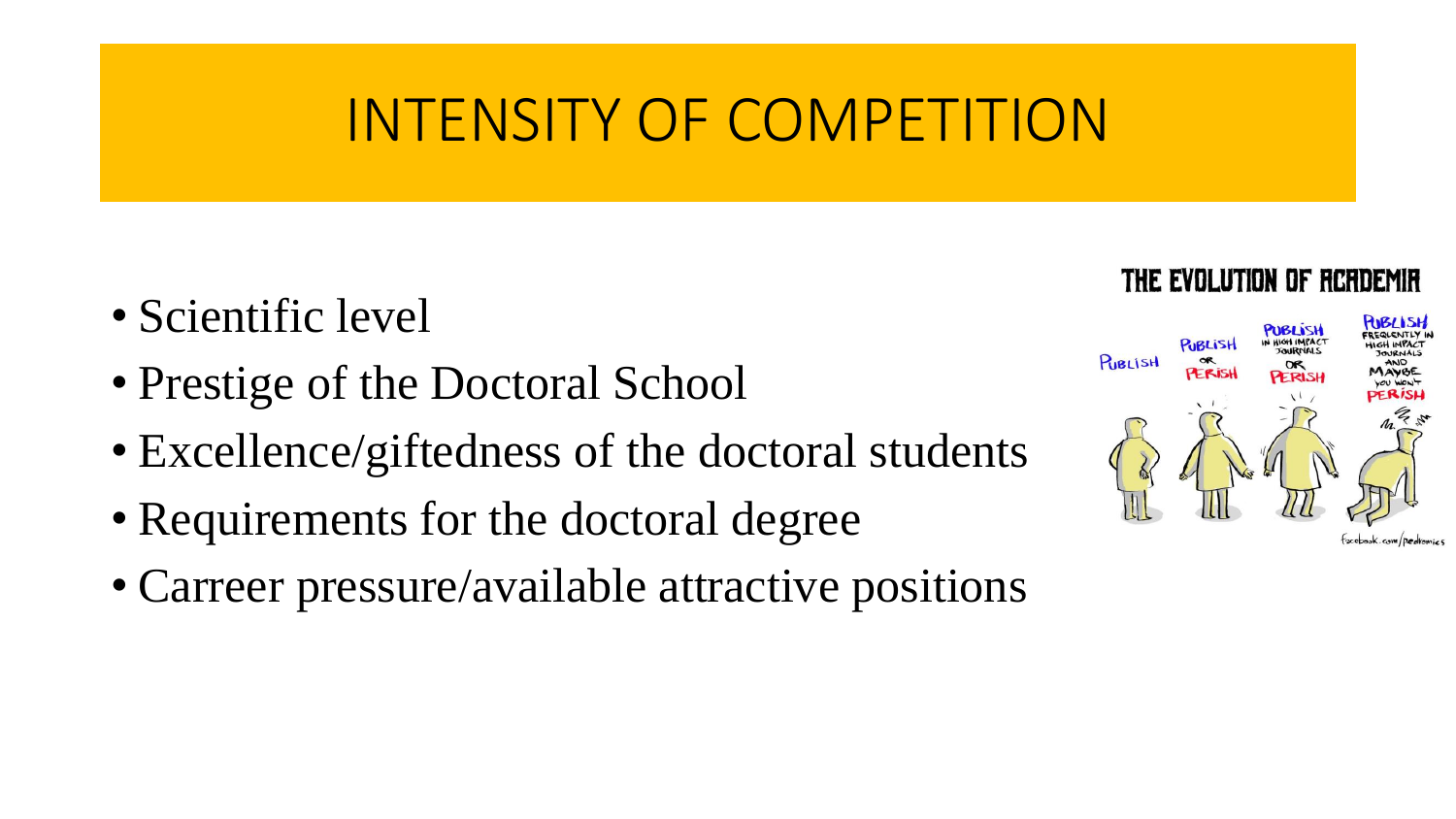## Pressure to achieve

• May be constant



- Ability to cope with stress (challenge/threat psychology)
- Competitive attitudes
- Coping with winning and losing (refused paper, negative critical remarks …..)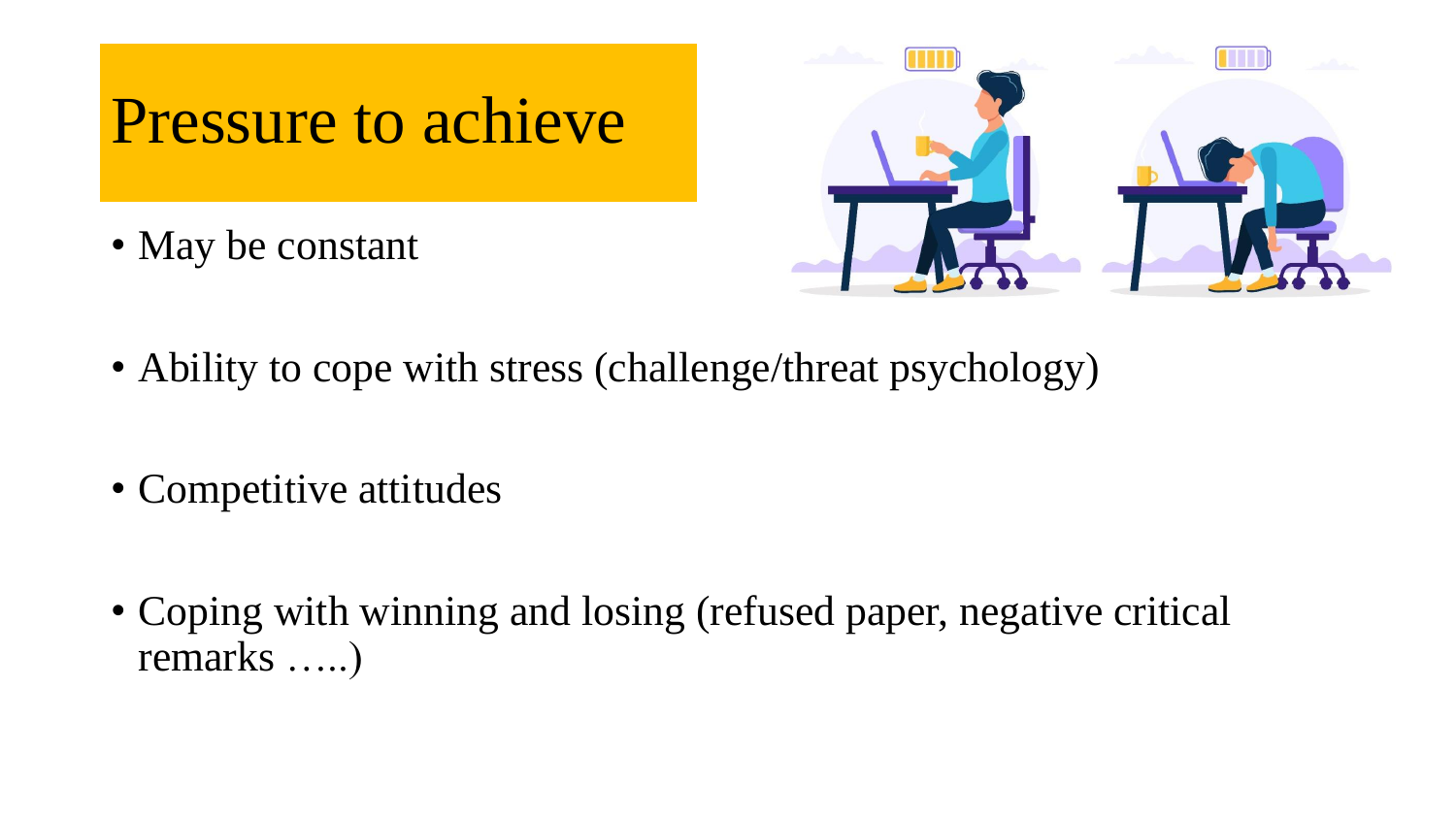## DIFFERENT COMPETITIVE ORIENTATIONS

Source: Orosz, G, .... Fülöp, M. (2018) *Frontiers in Psychology: Personality and Social Psychology*.

#### **1. Hypercompetitive attitude**

• Having a strong desire of winning at any cost or by any means.

#### **2. Self-developmental attitude**

• Having a desire for excellence and personal growth and development, bringing out the best one can do, seeking challenges, mastering the task

#### **3. Competition avoidance**

- *Fear of being a loser* refers to the dislike and the avoidance of competition due to the anticipation of being a loser
- *Anxiety driven competition avoidance* refers to the heightened anxiety and pressure during the process of competition

#### **4. Indifference:**

• Refers to the lack of interest in competition, lack of motivation to be involved in competition which leads to the avoidance of competition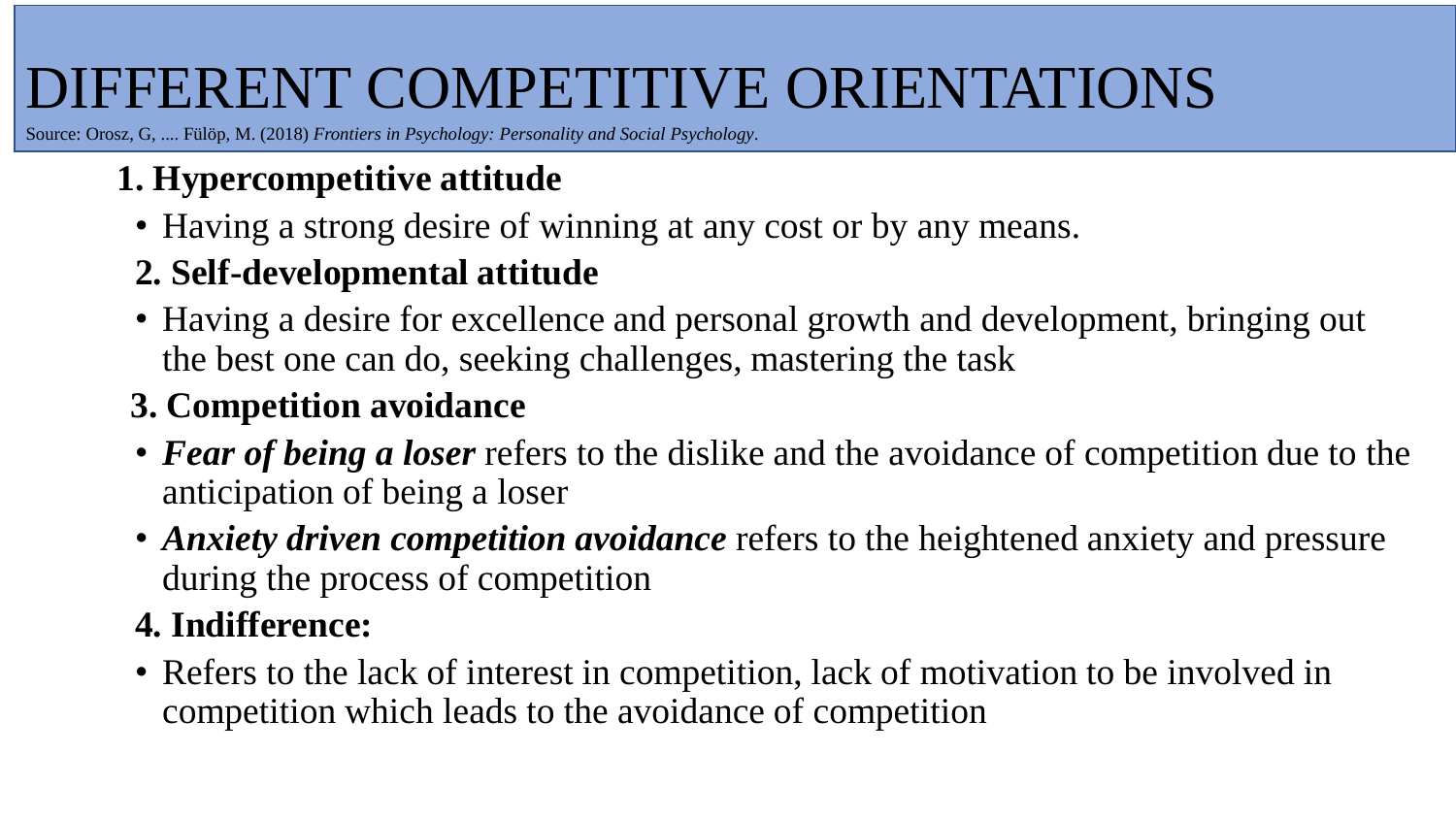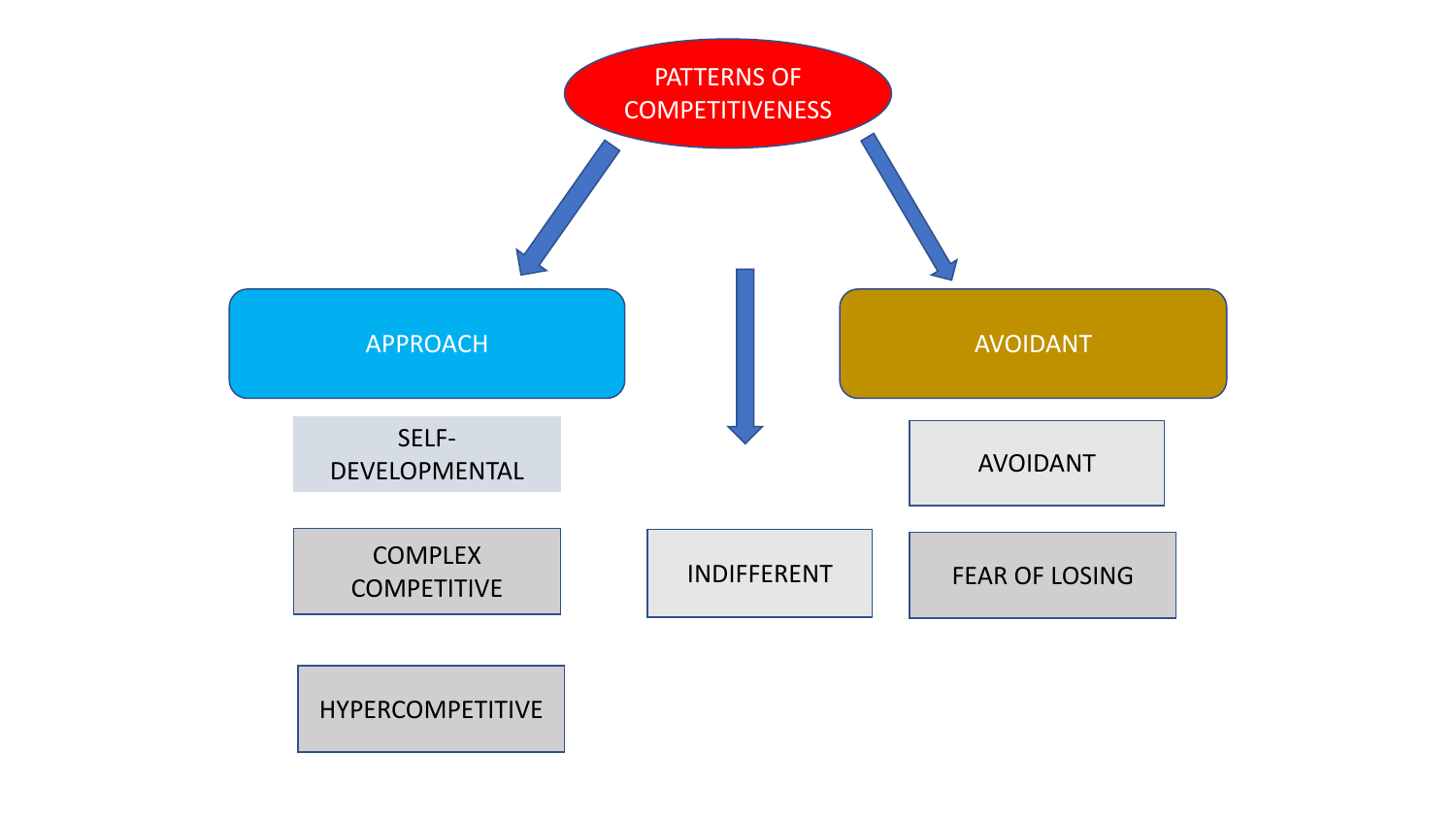# Self-developmental competition/mutual development

- Being inspired by fellow doctoral students
- Learning about strengths and weaknesses by comparing/competing with fellow doctoral students
- Mastery by competition with others

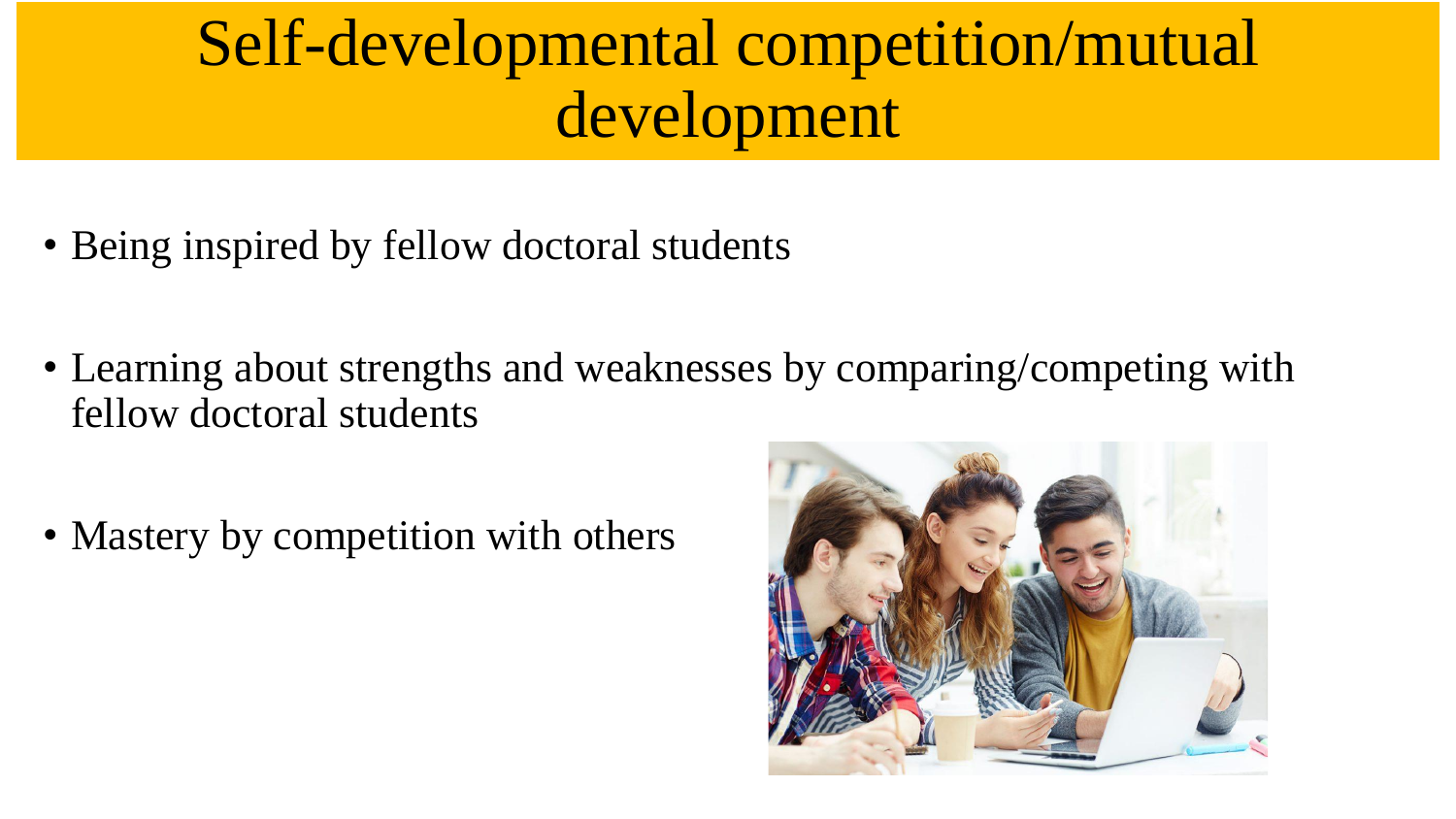## DESTRUCTIVE COMPETITION-HYPERCOMPETITION

• **Federick Stampel**, a social psychologist who in 2011 was suspended for falsified his data and published false results like "people tend to stereotype more when they surrounded by trash" and "meat make people less sociable".

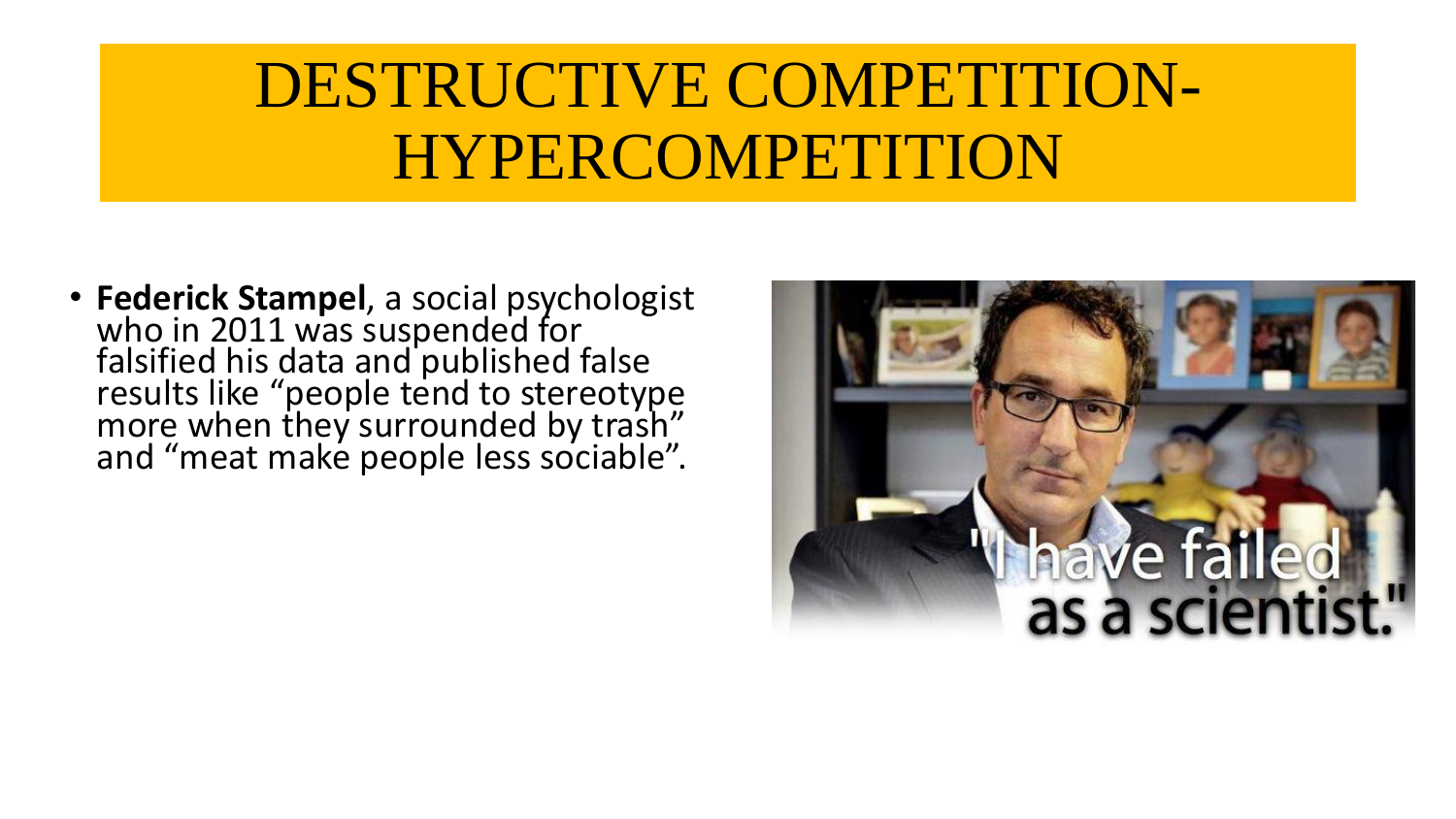## Like a "snowball of lies"

- As Stampel mentioned in his book ("org. name "Ontsporing") before starting faking data, he was using p-backing and file-drawer to "adjust" his results in a way they match with the hypothesis.
- He was desperately searching for publishing good papers in the best journals and gain recognition among his colleagues.
- And in this ambitious goal, the research stopped at all when he started to **fake the complete data.**

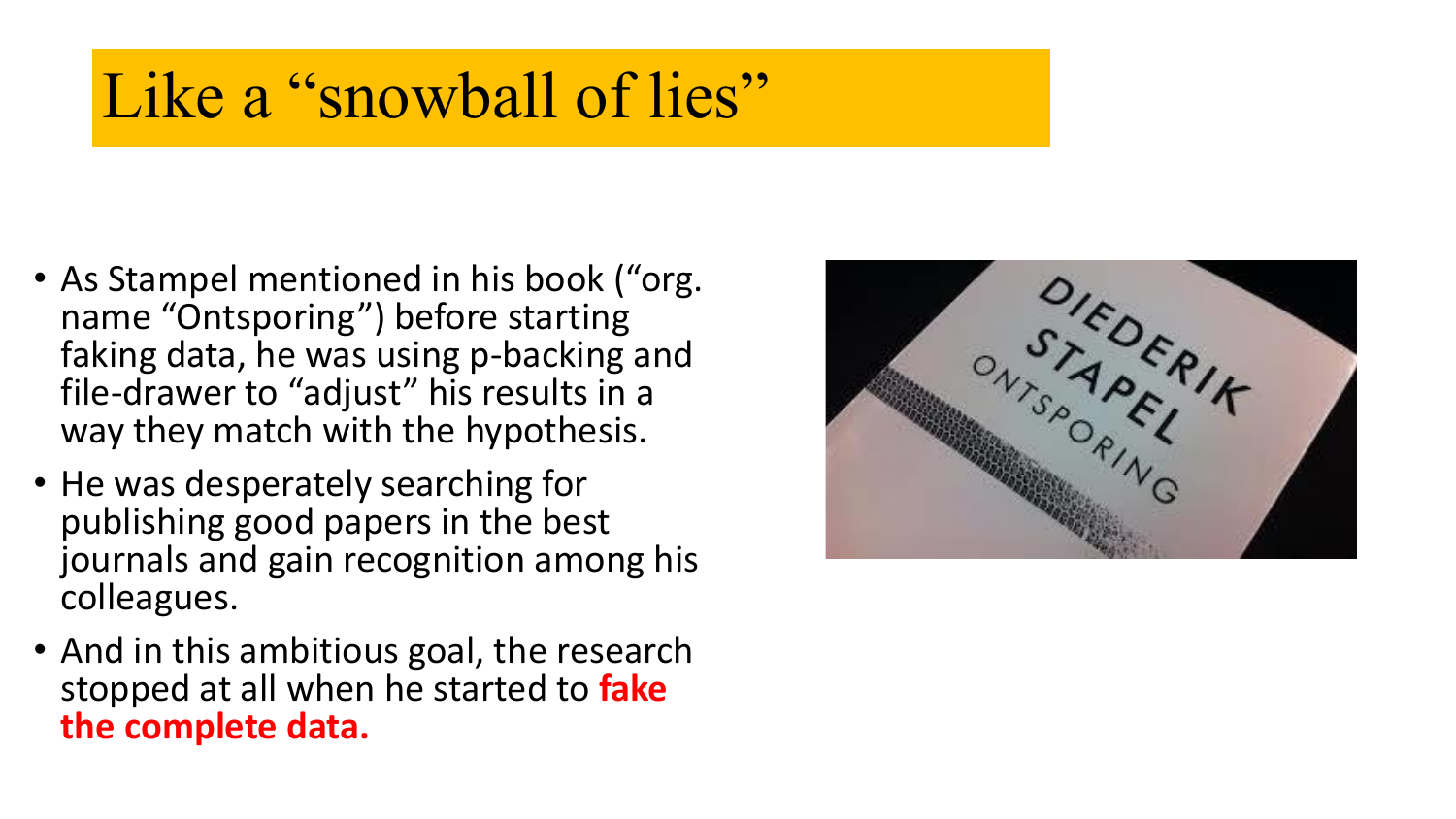### COPING WITH WINNING AND LOSING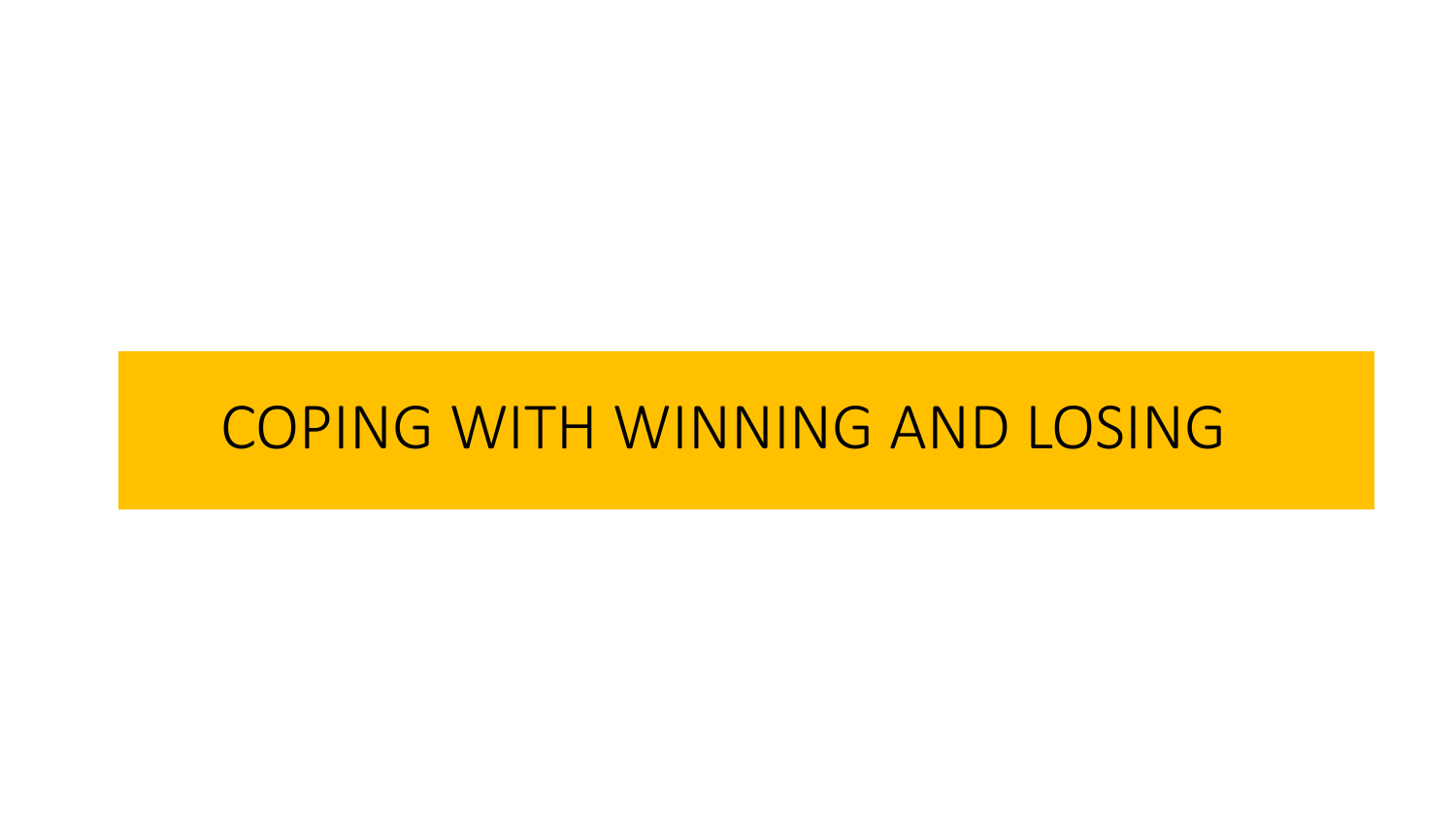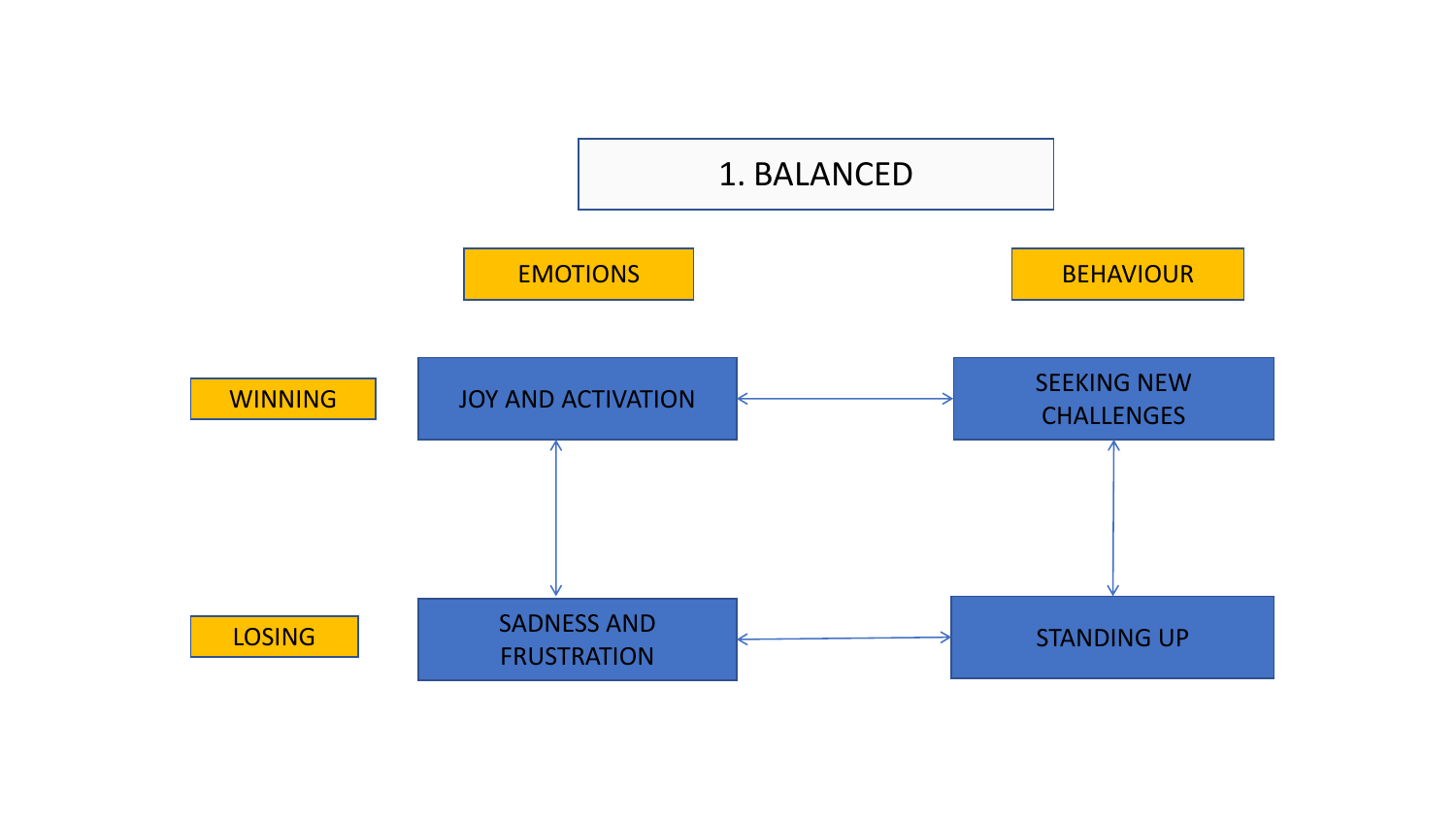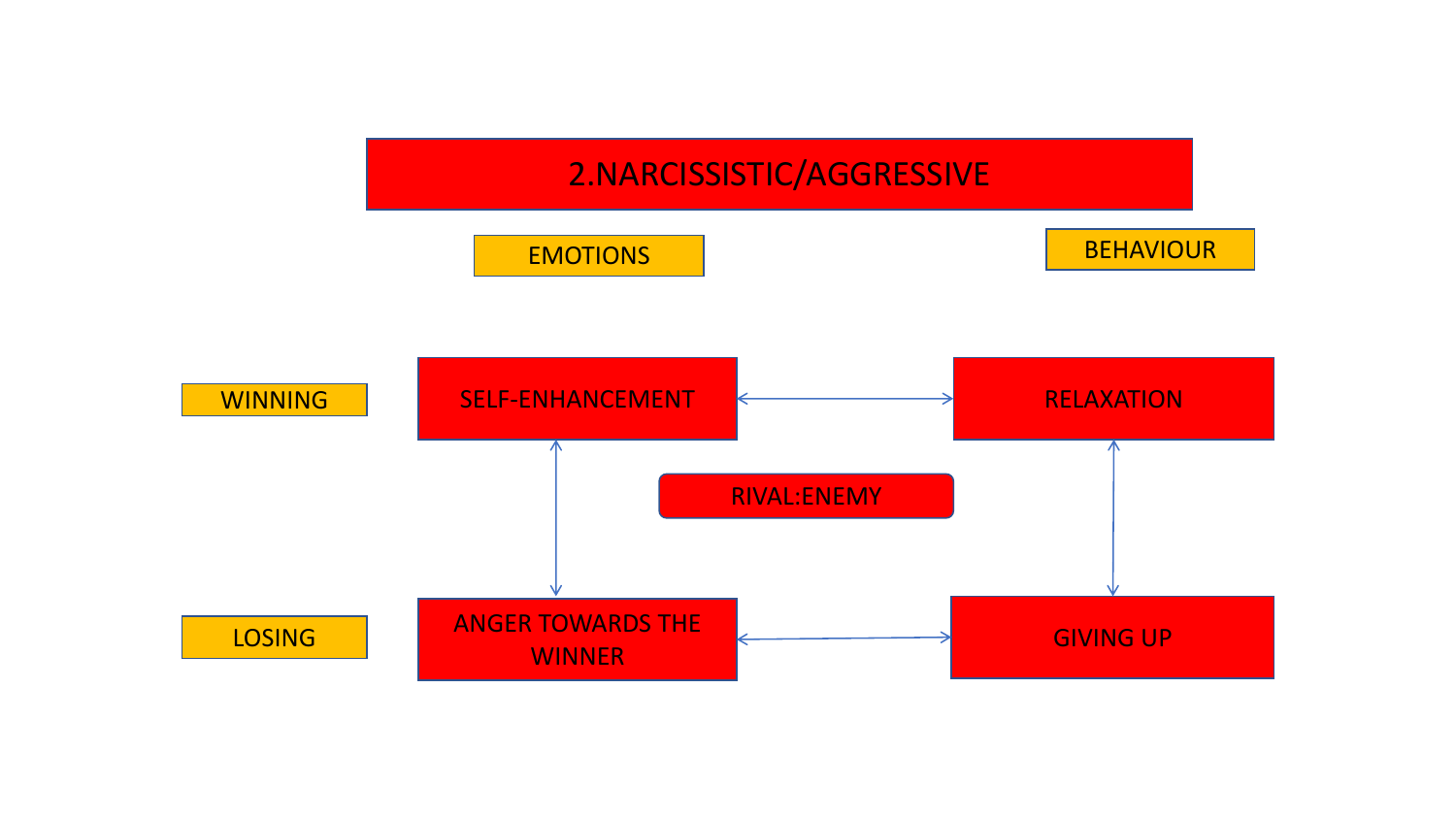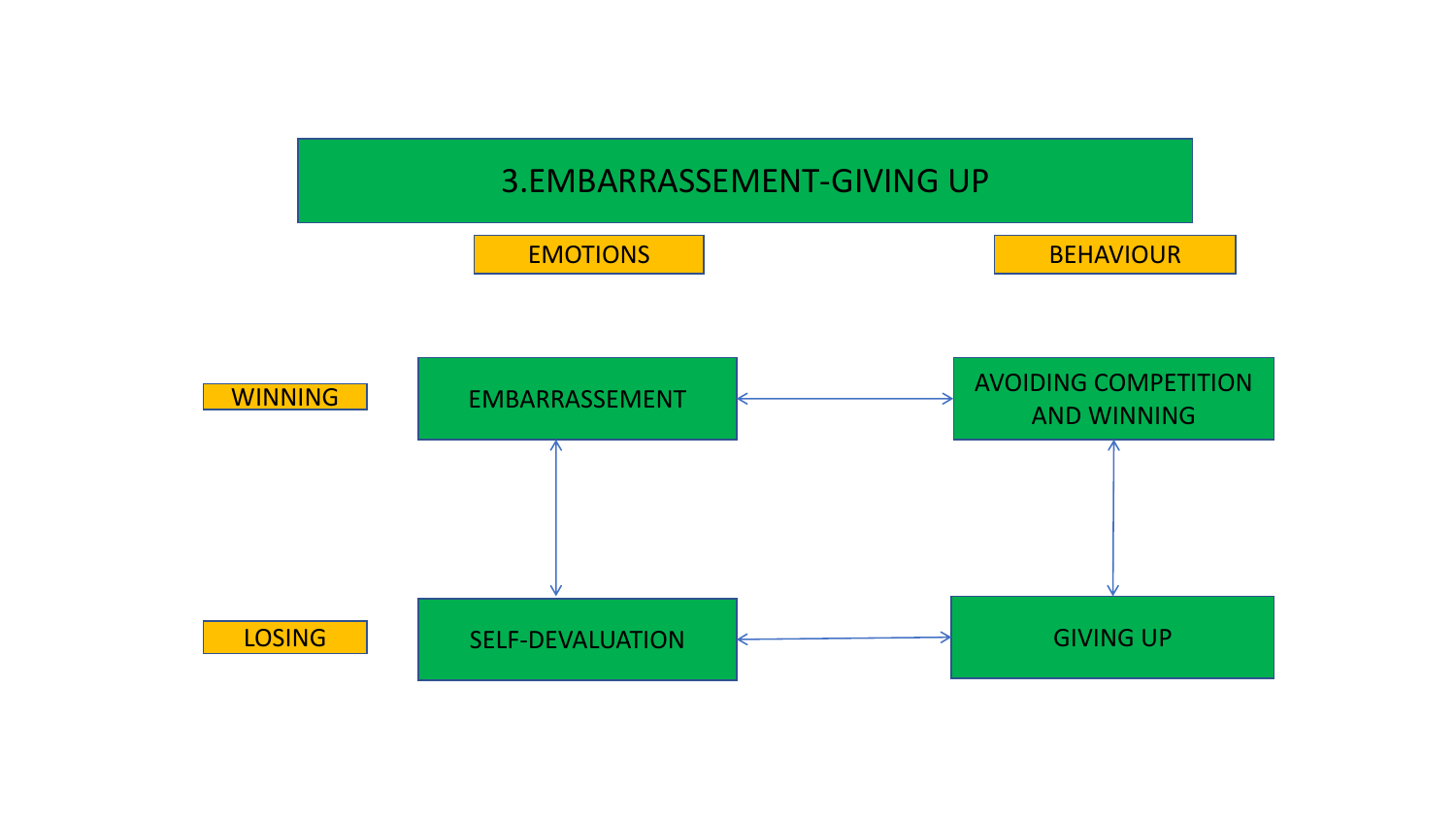# COOPERATION AMONG DOCTORAL STUDENTS

- Covering courses (sharing materials, joint studying, preparations for exams)
- Informational support (sharing info on resources, supervisors, job opportunities, scholarships etc.)
- Social support (discussing worries, difficulties, decisions)
- Professional cooperation (joint data collection, joint research, sharing authorship)
- Child care

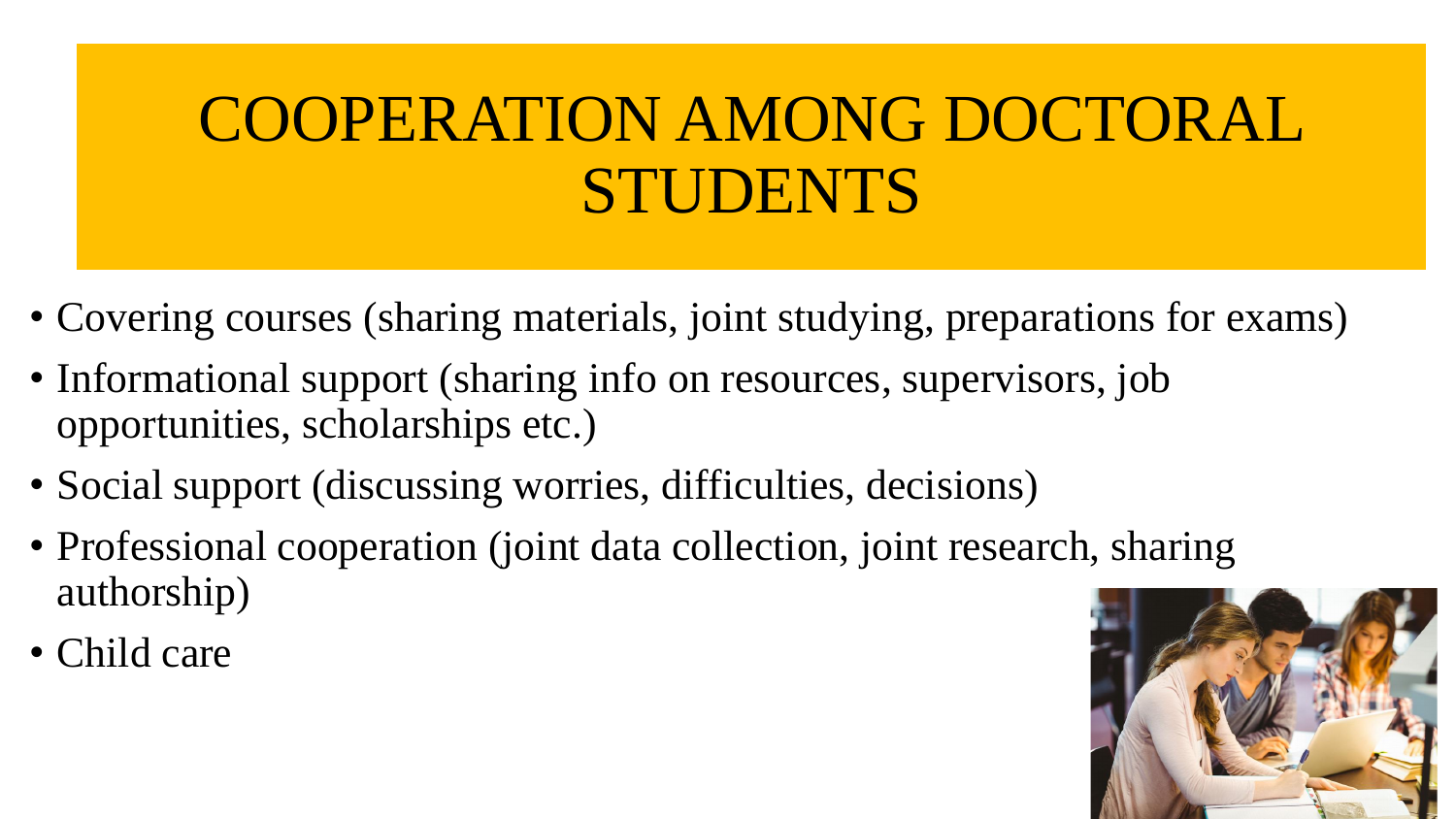### **INNOVATION? WHO WINS?**

Bullinger & Moesline, 2010



INDIVIDUAL RESEARCH WORK



**NO!!!!**